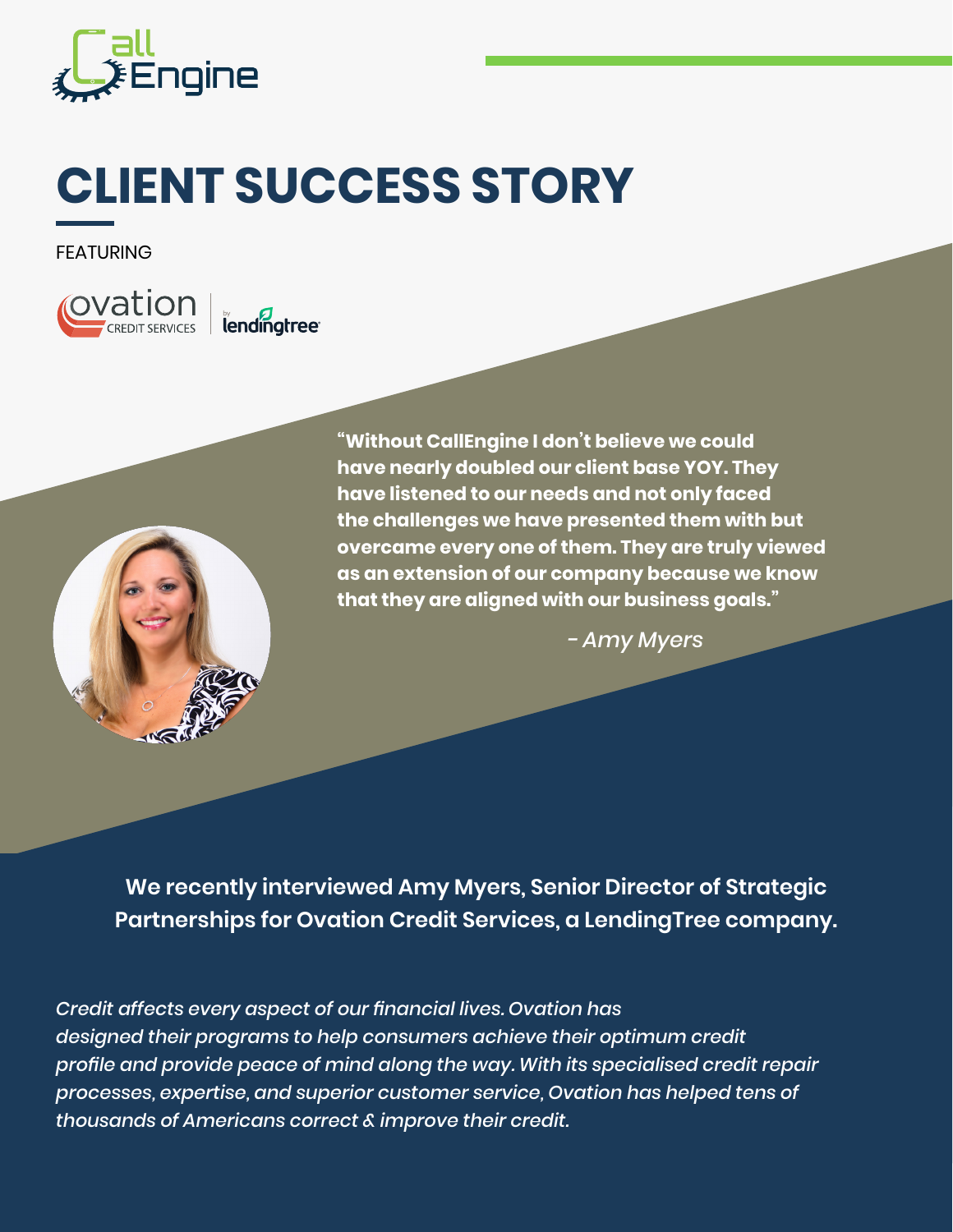#### **CE: Please introduce yourself and tell us about your specific role at Ovation Credit?**

AM: Hi, My name is Amy Myers and I am the Senior Director of Strategic Partnerships for Ovation Credit Services, a LendingTree company. I both develop new strategic partnerships with companies such as CallEngine and also manage these accounts on a daily basis to ensure we not only are working with the best partners but are also being a good partner.

#### **CE: How is Ovation uniquely positioned in the marketplace?**

AM: Since June of 2018, Ovation has been a part of the LendingTree family. This has placed Ovation into a very unique position of being an integral part of a consumer's financial health throughout all of their financial decisions. Consumers can come to us when they are faced with challenges found on their credit reports and as we work with them to maximize their credit score we are also able to help them find reputable resources for whatever their next financial need may be – whether it is a mortgage, auto loan, student or business loan, personal loan or even insurance! We are here to help.

#### **CE: How important are incoming phone calls to your customer acquisition strategy?**

AM: Ovation has built its business strategy placing a primary focus on partners that can send us quality referrals from consumers that have concerns about what is being reported on their credit profiles. Because of great partners, such as CallEngine, we are now exclusively an inbound call center in Jacksonville, FL with the only outbound calls being from consumers that have requested a call back.

# **CE: How does your Pay Per Call strategy differ from that of other customer acquisition channels?**

AM: Our Pay Per Call Campaigns are managed very differently from other customer acquisition channels. Pay Per Call campaigns require a high amount of daily focus to insure costs and conversions are in-line with expense to revenue ratios. Fortunately, CallEngine makes this easy. They are also looking for opportunities to optimize and improve transfers to remain a Tier 1 partner. We always prioritize their transfers at the highest level because we know they have done an excellent job pre-screening and targeting our ideal client.

#### **CE: In your opinion, what sort of factors will dictate whether a Pay Per Call campaign is a success or a failure?**

AM: I believe any successful Pay Per Call campaign relies primarily on communication and adaptability. If we can't have open and honest communications about what is and sometimes isn't working, then the partnership will never reach the level of success that we have seen with CallEngine. I also say adaptability because this too is a two-way street. We need partners that are willing to adapt based on seasonality, changing consumer